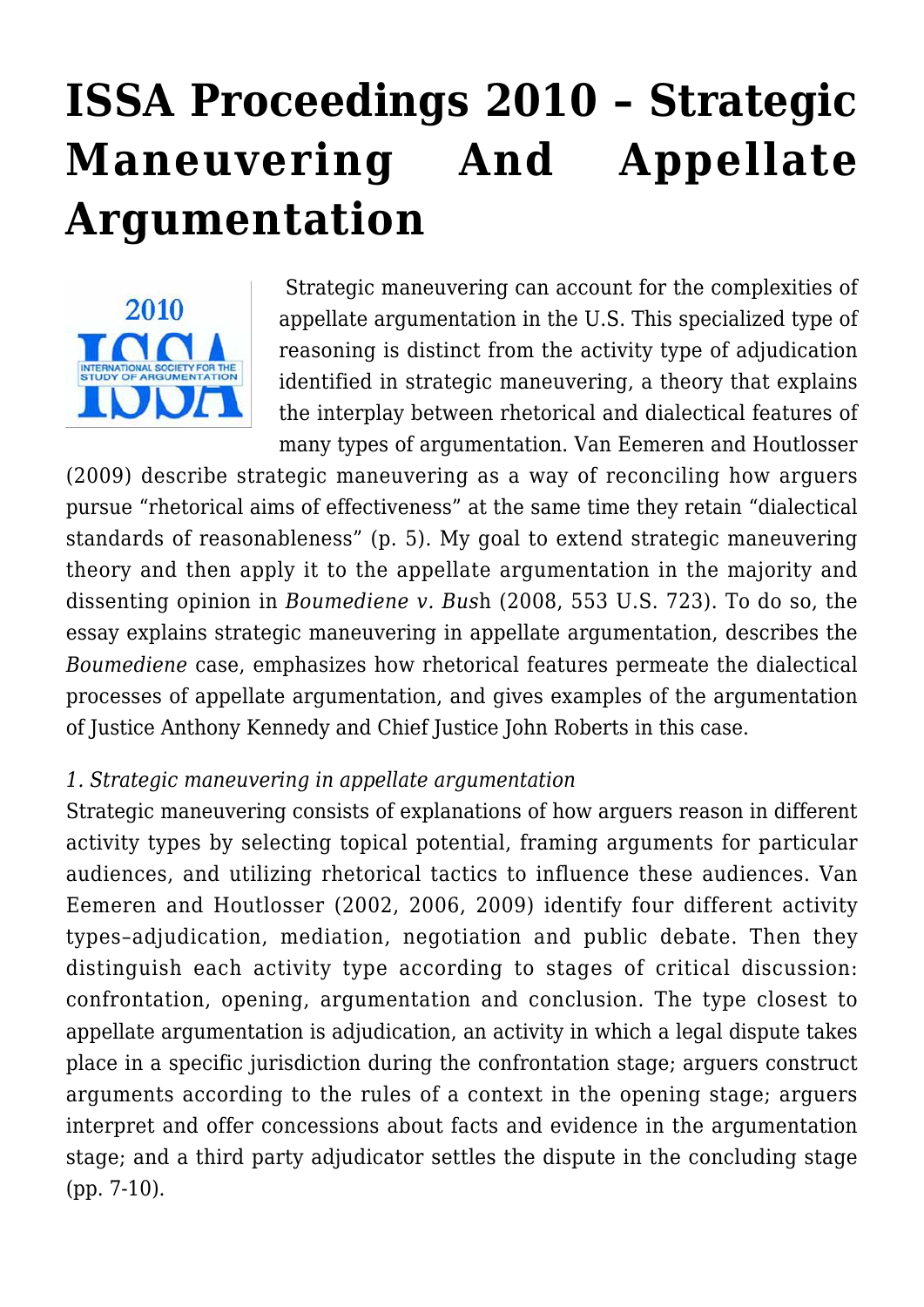Appellate argumentation has some similarity with adjudication (van Eemeren & Houtlosser, 2009) because this type of argumentation includes a decision about a legal dispute from third party adjudicators. However, appellate argumentation differs significantly from adjudication because it emanates from and is reconstituted in multiple discourses, does not follow defined phases of critical discussion, and incorporates the reasoning of multiple arguers over time about the meaning of a disputed legal principle. For example, *Boumediene* evolved from other appeals of Guantanamo Bay (Gitmo) prisoners who claimed their legal rights had been violated when the U.S. military took them in custody following September 11, 2001. Many attorneys (petitioners) advocated for the detainees, and many other attorneys (respondents) represented the government in other jurisdictions before this case ended at the Supreme Court. The nine Supreme Court judges did not come to a consensus; they came to different conclusions written in multiple opinions, interpreted legal arguments written prior to the case from disparate viewpoints, and targeted their arguments to particular audiences. The overlapping and intersecting argumentation emanate from appeal attorneys and judges recycling and reusing arguments about Gitmo detainees they extracted from public and congressional debates, prior legal cases, statutes and executive orders, the U.S. Constitution, and precedents. What also differentiates appellate argumentation from adjudication is that arguers do not follow an established set of legal rules for presenting evidence and interpreting legal principles, nor do they apply the law as it is formulated by legislators (Feteris, 2008). The decision that results from appellate argumentation is not correct, but it is rhetorically persuasive for judges' target audiences. The adjudicators consist of multiple judges that are political appointees rather than a single adjudicator, and judges usually contest each other's legal interpretations within a single written opinion.

Judges' legal philosophy frequently foreshadows what their legal interpretations will be and predicts what evidence and arguments they will borrow and reuse from legal history and tradition, political forums, public debates, and relevant decisions from other legal jurisdictions. This process of borrowing and reusing of arguments is prominent in judges' strategic maneuvering enabling them to weave their arguments from multiple discourses into an opinion that reflects their choice of legal topics, adapt arguments to particular targeted audiences, rely upon specific types of reasoning, and create rhetorical framing and embellishing of arguments. In *Boumediene*, the judges' argumentation moves back and forth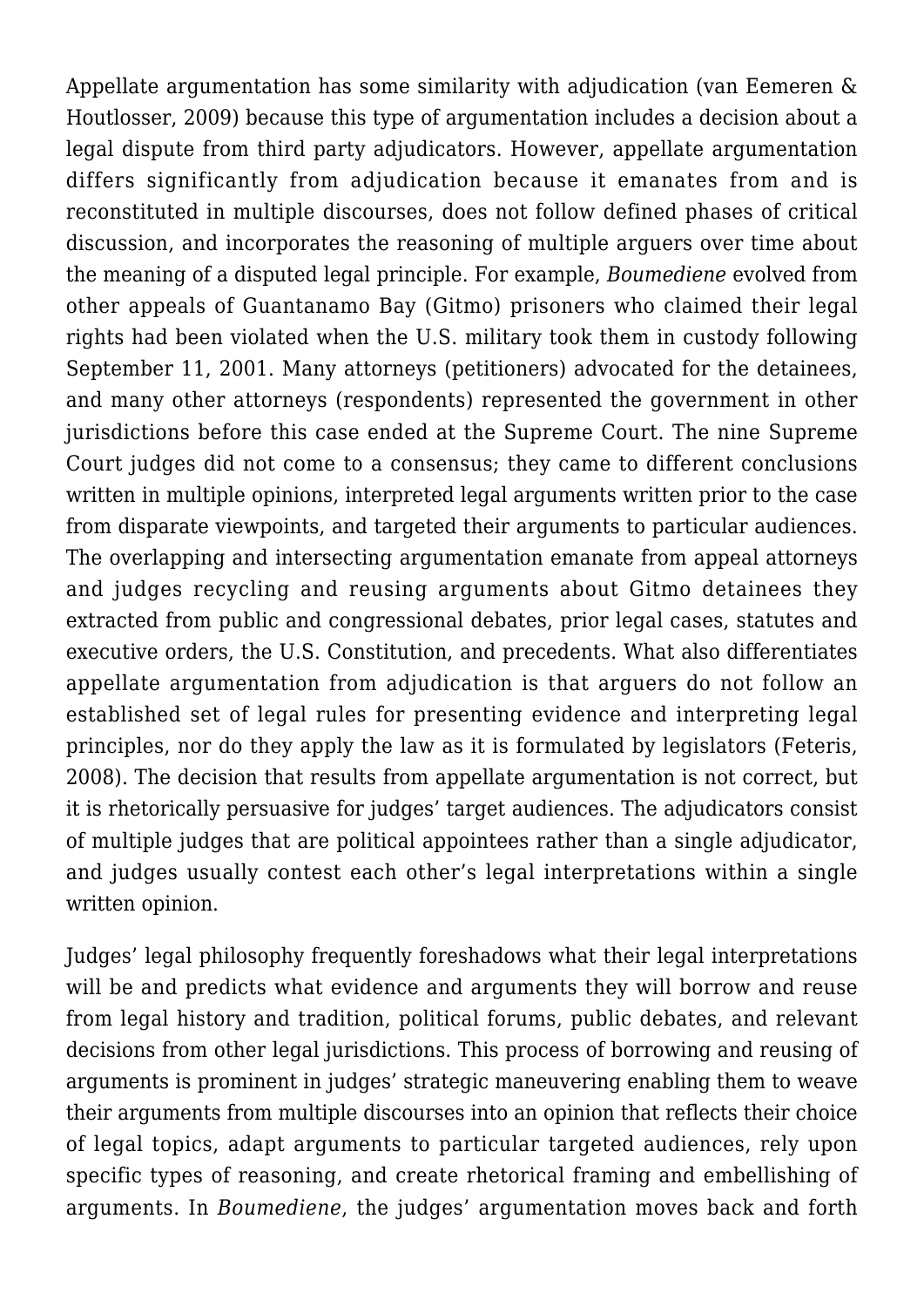between political justifications for the detention of prisoners at Gitmo based on threats of terror to the U.S., political motives for locating the detainees at Gitmo, the legal rights of citizens and foreigners incarcerated on Cuban land, and the legitimacy of legal processes available to detainees.

## *2. Boumediene v. Bush*

The *Boumediene* decision illuminates the complexity of issues and the intricacies of strategic maneuvering in appellate argumentation. After suicide bombers attacked the United States on September 11, 2001, President George Bush declared a war on terror that he waged through a military offensive in Afghanistan and through the arrest and incarceration of hundreds of "enemy combatants" at Guantanamo Bay, Cuba. Eventually, Congress created new laws that identified the legal restrictions on Gitmo detainees' rights: they could be held and interrogated without legal counsel in the Detainee Treatment Act (DTA, 2005); incarcerated and interrogated without knowing what evidence the government had against them in the Combatant Status Review Tribunals Act (CSRT, 2005); and detained with only a cursory hearing before military personnel in the Military Commission Act (MCT, 2006). After national and international legal advocates eventually met with some Gitmo detainees and initiated challenges to their conditions of custody and interrogation, several challenges made their way to the Supreme Court resulting in the 2008 *Boumediene v. Bush* decision that focused on the rights of Gitmo prisoners to habeas corpus–to be brought before a judge and to hear evidence and charges against them. The *Boumediene* decision (553 U.S. 723) guaranteed habeas corpus rights to Gitmo detainees and declared sections of DTA, CSRT and MCT unconstitutional. Subsequent citations for *Boumediene* are by page number.

Lakhdar Boumediene, a Bosnian citizen captured while working in Algeria, was classified as terrorist sympathizer and designated as an "enemy combatant" before being incarcerated at Gitmo. No charges were filed against him in 2002 at the time of his incarceration nor did he receive legal assistance until 2006. The site of the Gitmo prison became an issue because it is located on a military base that is not formally part of the United States. In 1903, the United States and Cuba agreed on a lease that gave Cuba sovereignty over Guantanamo Bay but granted the U.S. complete jurisdiction and control of this area. Attorneys representing Boumediene claimed that Gitmo was under the control of the U.S. and therefore prisoners held there were entitled to the constitutional provisions of habeas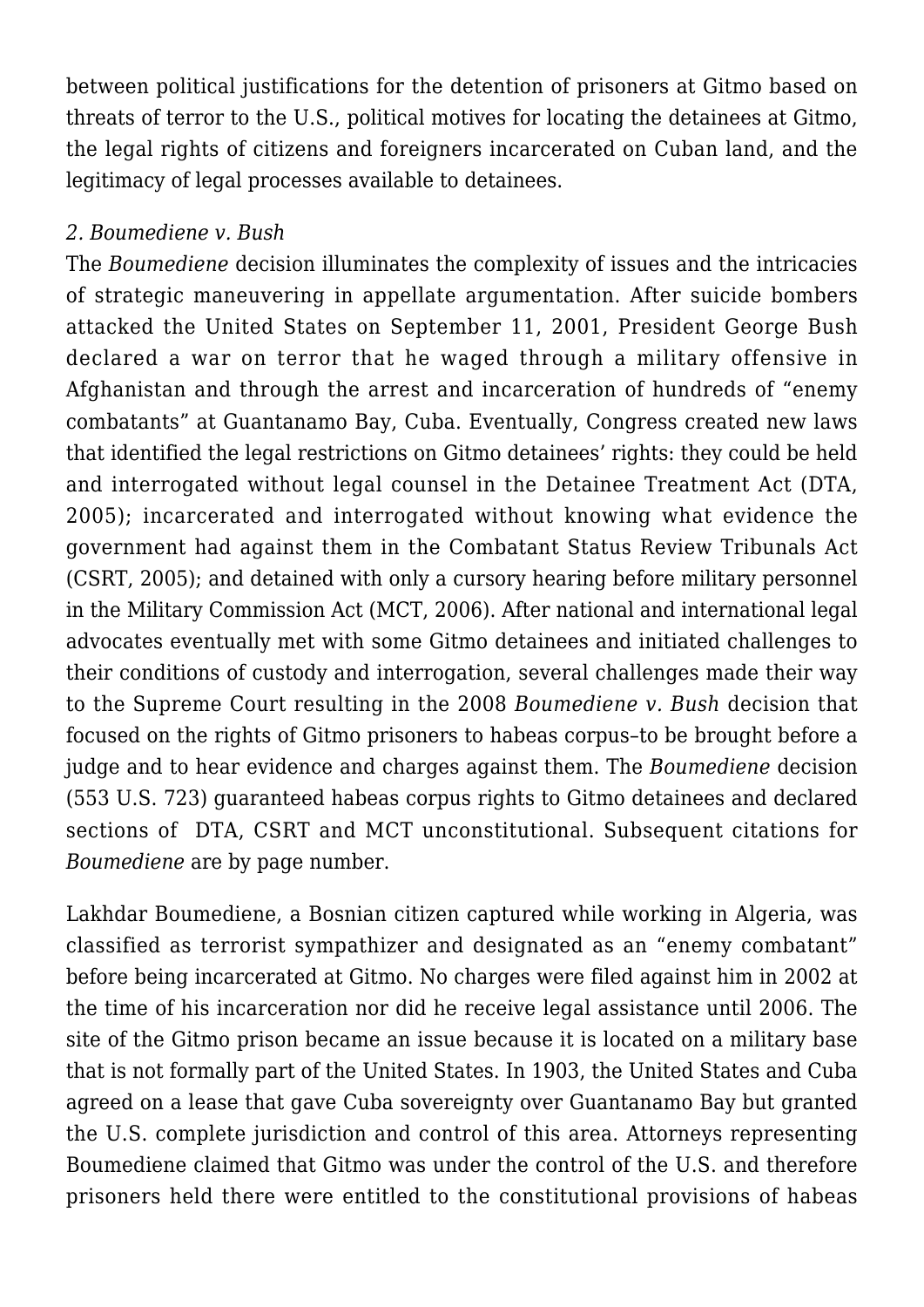corpus; whereas the attorneys for the government concluded that Gitmo was Cuban territory and neither citizens nor foreigners incarcerated there had these rights. Another issue concerned whether or not the laws passed by Congress subsequent to incarceration were constitutional since they approved of severe military interrogation of Gitmo detainees even when these prisoners lacked knowledge about why they had been detained and what legal recourse they had.

*Boumediene* is a significant case because the majority opinion reinterpreted the principle of habeas corpus in relation to Gitmo detainees by designating jurisdictions to which this principle applies, made new law regarding prisoners of war, declared unconstitutional prior legislation, resulted in the release and repatriation of some Gitmo detainees, and provided guidelines for legitimate legal proceedings to be used with high threat Gitmo detainees. This 155-page decision consisted of Kennedy's detailed majority opinion and Roberts' dissenting opinion plus one concurring opinion written for each side.

The Supreme Court decided the case on June 12, 2008, in a 5-4 decision. Justice Kennedy wrote the opinion for the majority and Chief Justice Roberts wrote the dissent. The majority opinion in *Boumediene* concluded that prisoners at Gitmo had the right to the protection of habeas corpus under Article I, Section 9 of the U.S. Constitution and declared parts of the DTA and MCA as unconstitutional.

## *3.1. Dialectical processes*

The appellate jurisdiction establishes broad procedural rules so that legal arguers from one side of a case contest the arguments of the other; it does not prescribe the content of argumentation, nor specify what constitutes effective appellate argumentation. Dialectical processes typically include a collaborative method in which logical reasoning and dialectical procedures guide how arguments are constructed within a discourse (van Eemeren & Houtlosser, 2002). In appellate argumentation, however, dialectic takes the form of back and forth adversarial arguments between attorneys who present written and oral arguments before a panel of judges that decide what the law means. In 50-page briefs, attorneys representing Boumediene and other similarly situated Gitmo prisoners petitioned the Supreme Court to hear their case on legal grounds, and attorneys representing respondents, the Bush administration, filed 50-page briefs refuting petitioners' legal claims and asserting new claims of their own. After the Court agreed to hear this case, the attorneys for both sides presented a condensed version of their briefed arguments and orally defended them by responding to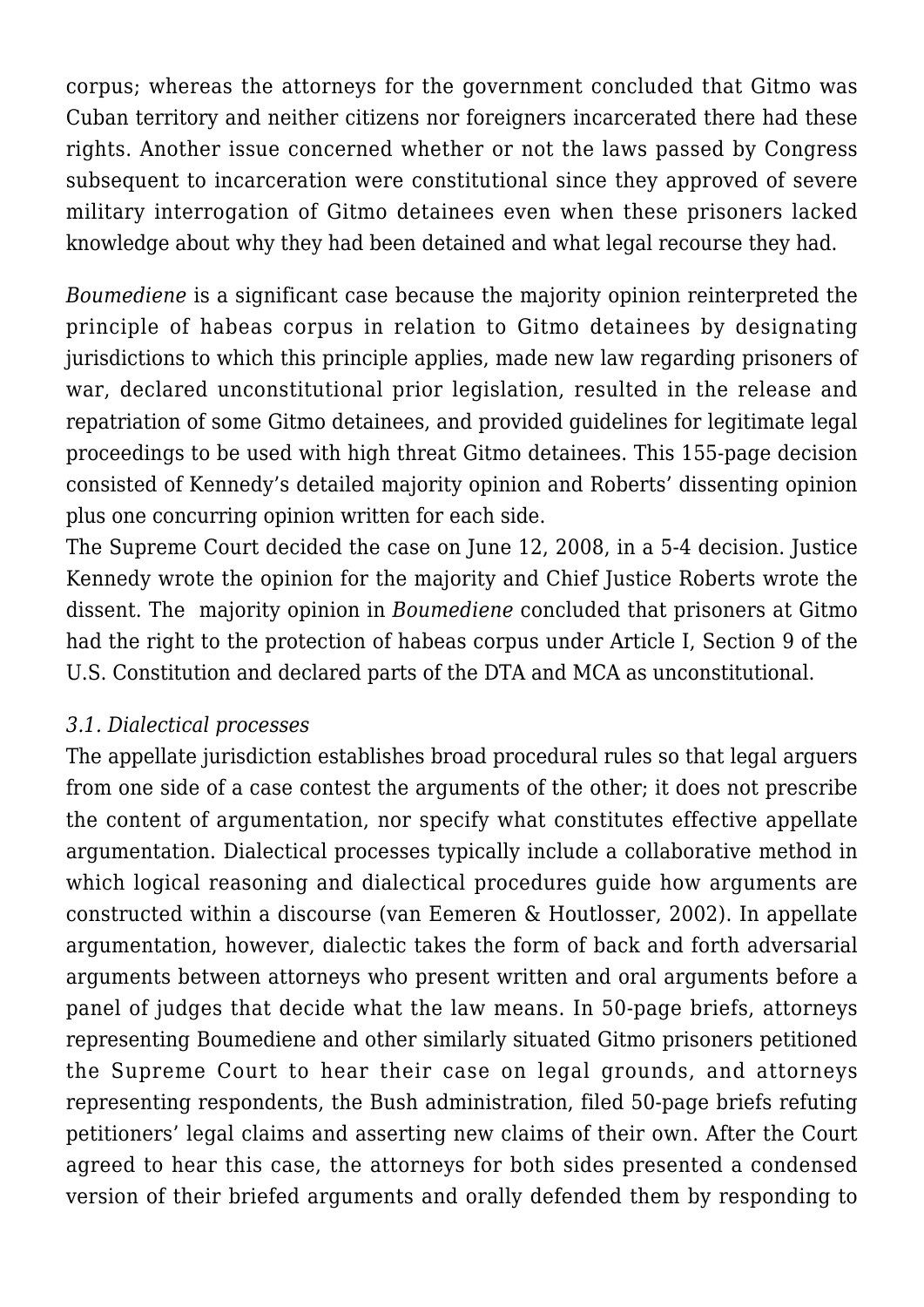questions from several of the nine judges deciding the case. Following the completion of oral arguments, the judges gathered as a group to discuss the appeal attorneys' arguments, took a preliminary vote, rendered a split decision, and identified which judges would write the formal majority and dissenting opinions for the official Supreme Court record (Schuetz, 2007b). The appellate court norms for dialectical process also facilitated argumentation between attorneys representing adversarial positions in the civil court cases that preceded this Supreme Court opinion. Typically, the outcome of one segment of the dialectical process, the briefs of the appeal attorneys, leads to a preliminary decision among the judges following oral arguments, and culminates in judges writing a formal decision for the permanent record. Instead of producing one definitive consensus decision, appellate argumentation typically showcases the opposing views and the unresolved issues that remain between the majority and dissenting opinions in the published formal decision. In one sense, the majority opinion is the winner because this interpretation gains official standing as law; however, the minority judges also present reasons for their dissenting opinions (Schuetz, 2007b). Because the published decision acknowledges differences remaining among the judges deciding the case, these opposing views foster political and public debates about the disputed legal principle long after the decision appears in print.

Judges do not conform to a specific standard of reasonableness, such as reasonable doubt and preponderance of evidence, as they do in other types of U.S. adjudication. Instead judges often select evidence and make claims in line with their rhetorical goals, political allegiances and legal philosophy. Since the U.S. President appoints members of the Supreme Court based on partisan views and many judges serve for life, it is not surprising that judge's viewpoints permeate the content of appellate opinions as they did in *Boumediene* (Schuetz 2007a). Kennedy's arguments, for example, reflected his legal realist philosophy, and Roberts' reasoning mirrored his legal pragmatist philosophy. Legal realism, a liberal position, permits judges to deviate from the norms of judicial predecessors' decisions in order to consider the legal circumstances of new situations. Kennedy's opinion relied on historical arguments; he claimed habeas corpus should be granted to Gitmo prisoners to maintain the continuity of the common law legal tradition. In contrast, legal pragmatism assumes that the law making is an ongoing activity that serves the needs of the people and maintains the separation of powers between the executive, legislative and judicial structures of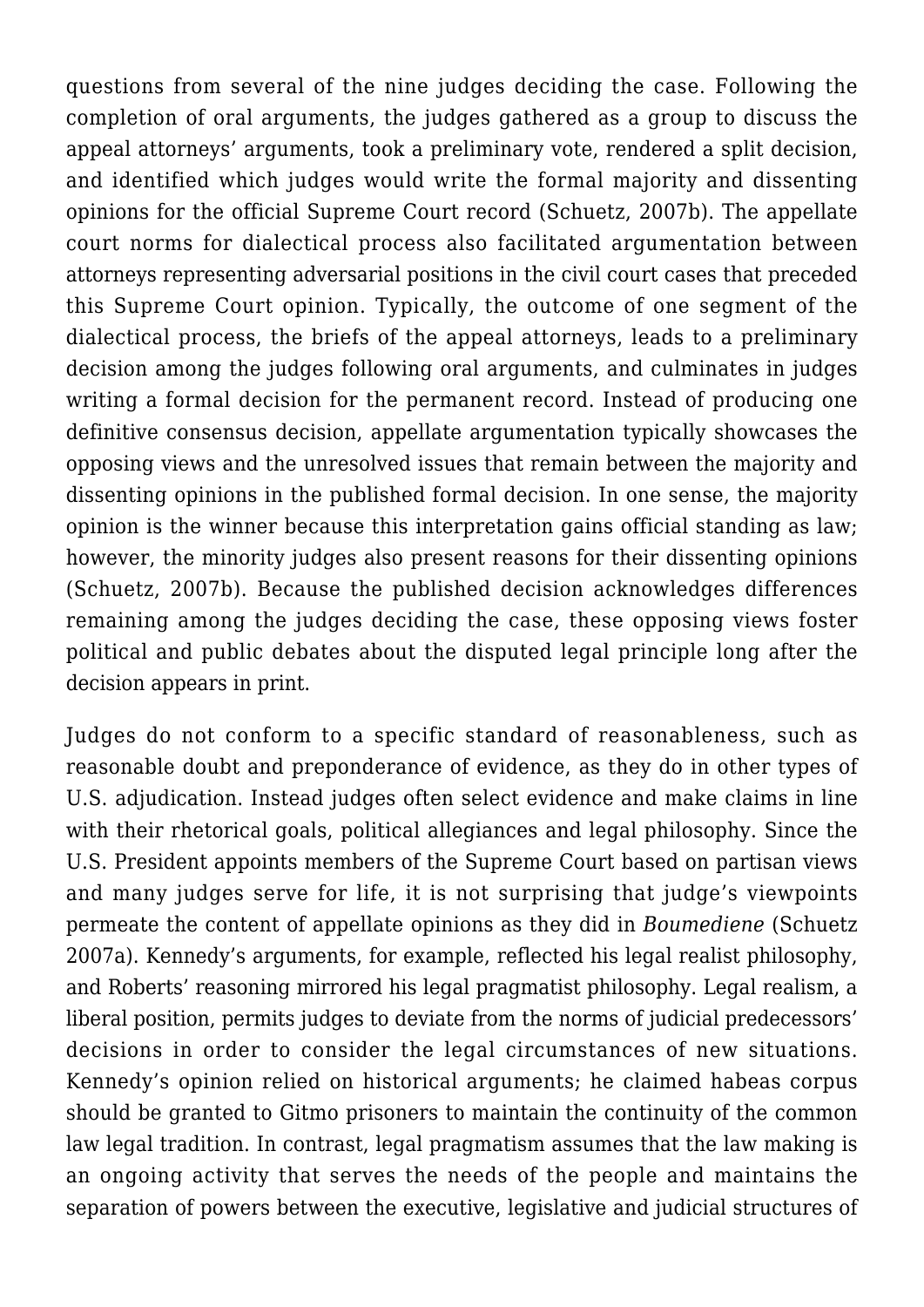government. Relying on pragmatism, Roberts justifies Bush-initiated statutes as necessary for fighting the war on terror. Specifically, he argues that the situational facts related to this war demand the incarceration of enemy combatants at Gitmo without benefit of habeas corpus rights. Neither judge follows a set of explicit rules about how to argue, such as deciding a case based on legislative intent, nor do they embrace an objective or an idealized judicial standard of what constitutes effective appellate argumentation.

## *3.2. Rhetorical processes*

The strategic maneuvering in appellate argumentation integrates rhetorical goals with dialectical reasoning but does not equally balance the two. Following van Eemeren and Houtlosser's theory (2007), arguers can "neglect their persuasive interests for fear of being perceived as unreasonable" by an audience, or they may prefer one "critical ideal" over another (p. 61). Justices Kennedy and Roberts did not neglect their interests; they overtly stressed their persuasive goals, expressed their respective legal viewpoints about the Constitution, and identified which branch of government had responsibility for making law. In doing so, both judges used rhetoric to persuade their particular legal, political and public audiences about the reasonableness of their arguments (Tindale, 2009). Particular audiences refer to those groups of people for whom judges craft their opinions; these audiences share a common national legal heritage but hold disparate views about how judges should interpret the meaning of legal principles in a case.

Although the appellate courts require attorneys to address the judges deciding their case in both briefs and oral arguments, judges often write opinions for much broader audiences, including legislators, other members of the judiciary, political and military leaders and the public. Specifically, appeal attorneys for Boumediene initially met a legal obligation to persuade a majority of Supreme Court judges that government policies were unclear, sometimes contradictory and created injustices against Gitmo detainees. Government attorneys also met their obligation by defending legislation (DTA, CSRT, and MCA) and explaining that detainees' rights needed to be restricted to protect the United States against terrorism.

Winning the right to present a case to the Supreme Court results from attorneys for the disputing parties convincing a majority of appellate judges that their arguments are more compelling reasons than those presented by their adversaries. The standard of reasonableness in appellate argumentation is the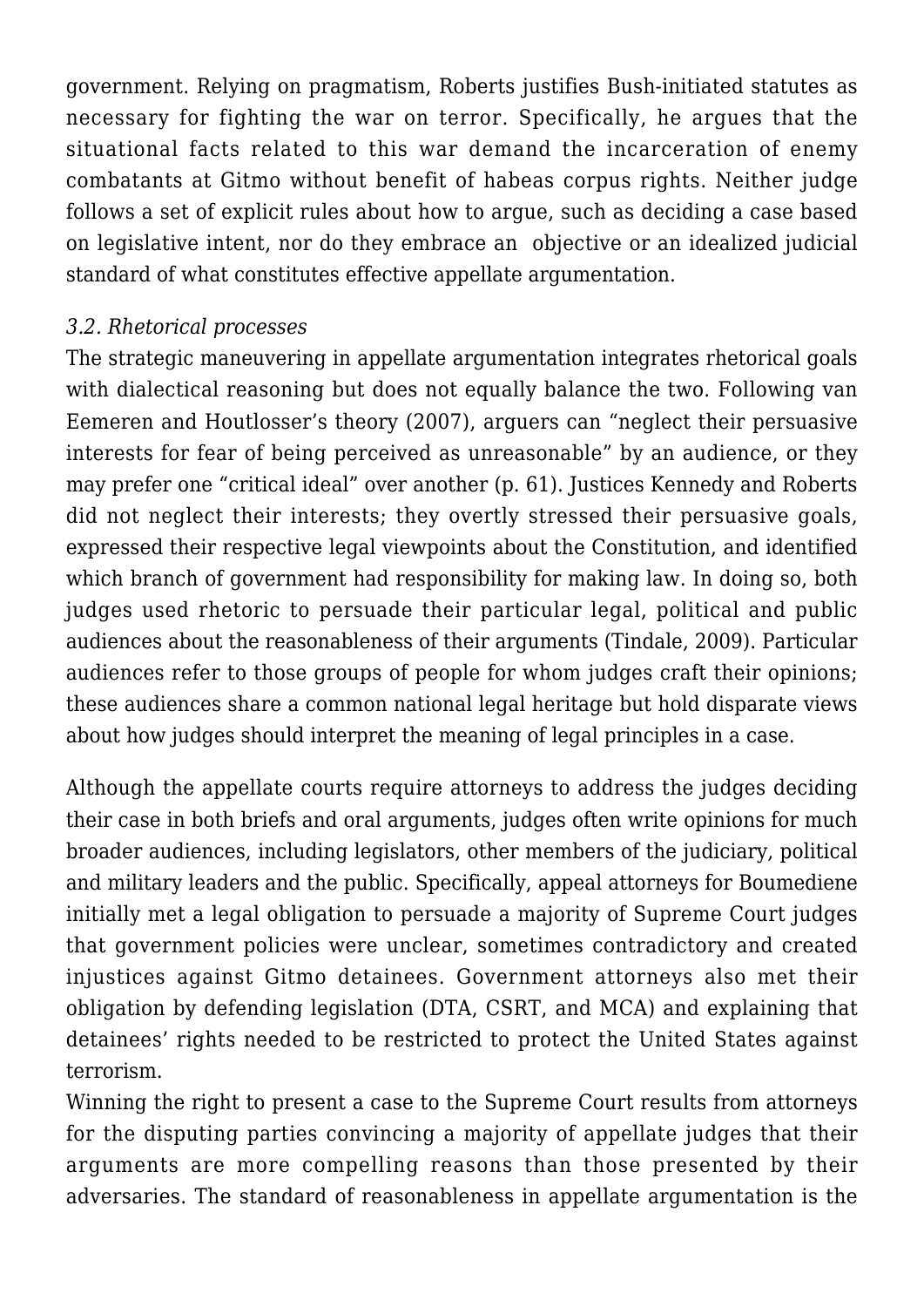intersubjective agreement between judges and their particular audiences about the meaning of a legal principle in a given dispute, a standard of reasonableness similar to Stephen Toulmin's (2001) definition. Achieving intersubjective reasonableness depends on the extent to which attorneys' and judges' claims rely on relevant evidence, present cohesiveness and coherent reasons, explicate legal principles, and create compatibility between attorneys' and their clients' viewpoints and between judges' viewpoints and those of the particular audiences they address. Additionally, attorneys and judges pursue intersubjective reasonableness when they situate their interpretations of legal principles in relevant contexts, relate their reasons to provisions of the Constitution, and use evidence from precedents that reinforce their rhetorical goals.

# *3.2.1. Definitions*

Judges' strategic use of definitions is a common rhetorical maneuver in appellate argumentation. Following Schiappa (2003), definitions are "rhetorical induced, linguistic propositions that are historically situated" (p. 3). Judges strategically use definitions to establish the reasonableness and force of their arguments, resulting in different definitions of key legal terms for the majority and dissenting opinion in a single case. In *Boumediene*, both Kennedy and Roberts used stipulative definitions, descriptions, and ruptures to frame and embellish their arguments. Stipulative definitions enable arguers to assert a particular definition and make it seem like an indisputable fact (Zarefsky, 1998). Appellate judges stipulate definitions to reinforce their preferred meaning of legal terms and reinforce a theme that advances their rhetorical goals.

(1) Both Kennedy and Roberts stipulate definitions of habeas corpus. Using a broad scope, Kennedy defines the right of habeas corpus as "any type of action relating to any aspect of detention, transfer, treatment, trial or conditions of confinement of an alien who . . . is or was detained . . . as an enemy combatant" (p. 759). He contrasts this definition with the one supplied by government attorneys that limits the scope and asserts that "non citizens designated as enemy combatants and detained in territory located outside our Nation's borders have no constitutional rights and no privilege of habeas corpus" (p. 760). Roberts' narrow definition of legal rights makes clear that habeas corpus is not at all appropriate for foreign enemy combatants housed in Cuba. And in fact the government should hold these prisoners as long as necessary to make sure they can never harm the U.S. again (p. 843). Roberts further stipulates that only the government has the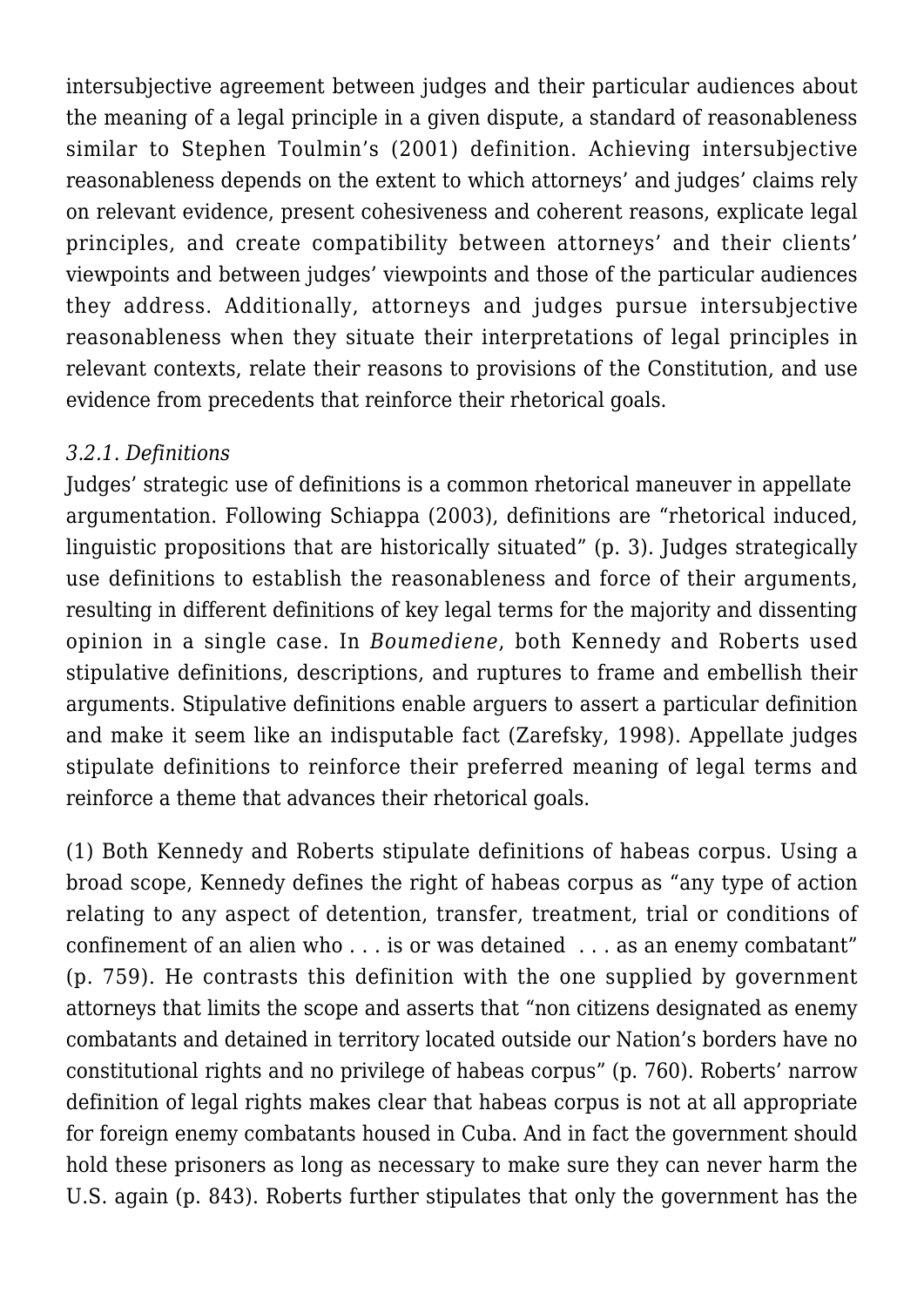power to make law and limit the rights of detainees and the Supreme Court should not question that right (p. 851). The aforementioned stipulative definitions support the respective legal rhetorical goals and legal and political viewpoints of each judge.

Descriptions provide details about why judges support or reject legal principles relevant to a particular dispute. Zarefsky (1998) points out that descriptions "function strategically by redefining a phenomenon without acknowledging that a redefinition is taking place and a new point of view is being promoted" (p. 5). Appeal judges use detailed descriptions of disputed provisions of the law as a means of redefining the issues in ways that reinforce the judge's goals.(1) For example, Kennedy describes DTA's provision for a military hearing to be so restrictive that Gitmo prisoners lack any legal recourse at all (p. 789). Roberts' alterative description claims that the DTA gives all the rights that any enemy combatant should have because it enables them to hear "newly discovered or previously unavailable" evidence against them (p. 850). Kennedy claims any legitimate military hearings must create a review identifying the reasons for a prisoner's detention and must limit the power of the government to abridge those rights. For him, the CSRT process is defective because it prohibits detainees from hearing what charges have been made against them and why these charges have been made. He describes one provision of CSRT as flawed because "the [detainee] does not have the assistance of counsel and may not be aware of the most critical allegations that the Government relied upon to order detention" (p. 807).

(2) In siding with government attorneys, Roberts describes existing law as appropriate for all prisoners. He concludes, "Detainees not only have the opportunity to confront any witness before the tribunal but they may call witnesses of their own. . . . As to classified information, while detainees are not permitted access to it themselves," they can ask a "personal representative to summarize that evidence and they can appeal their case to a District of Columbia circuit court" (p. 844).

# *3.2.2. Framing appellate arguments*

In addition to definitions, appellate judges frame their arguments by utilizing history and precedents associated with their own particular legal viewpoints. The claims appellate judges make, the evidence they select and emphasize, and the reasoning process they adopt advance their rhetorical goals. In *Boumediene*,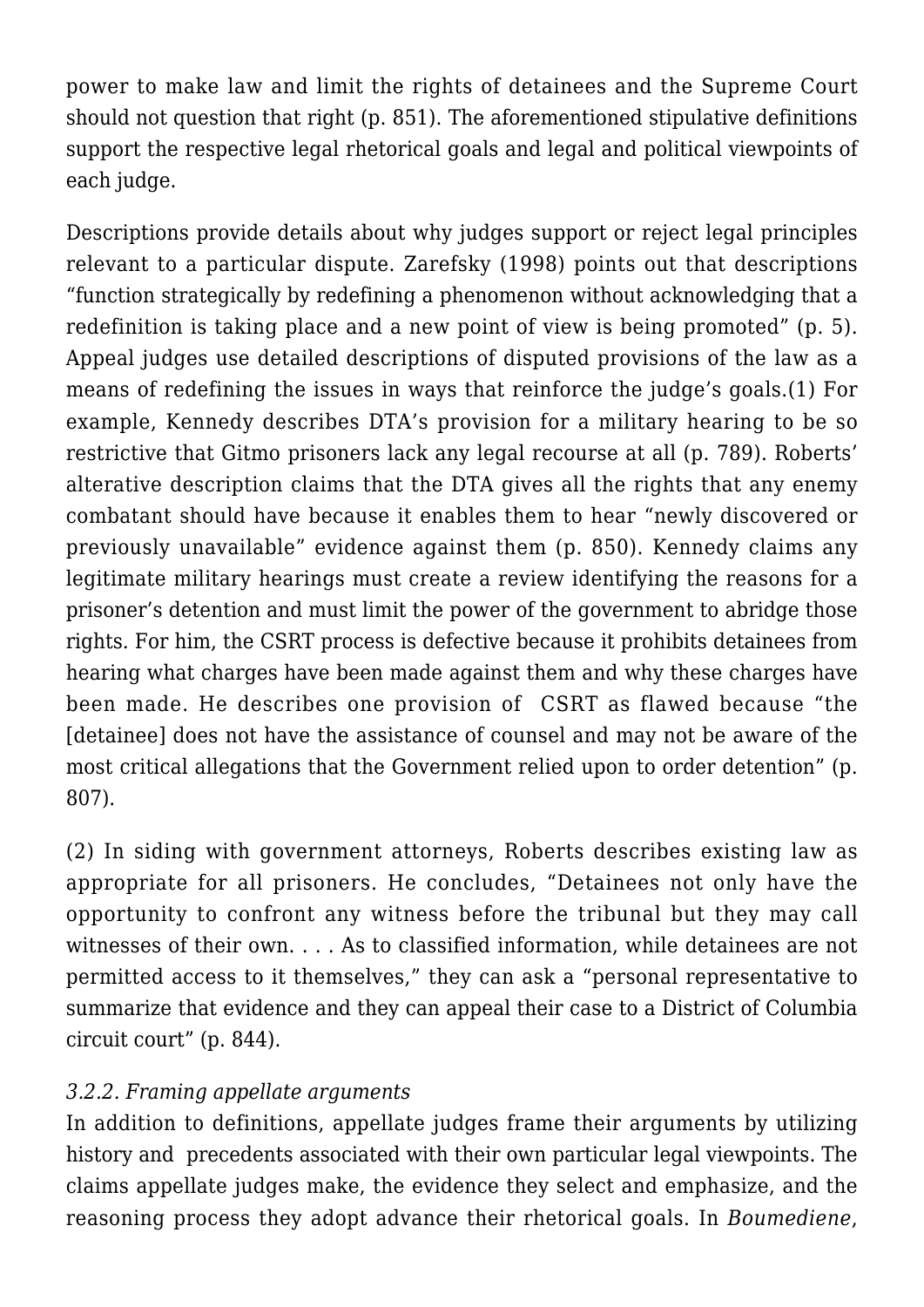Kennedy locates habeas corpus in the common law legal tradition, invokes definitions from the Magna Carta, and relates both to the due process provisions of the U.S. Constitution. Roberts stresses the purpose of Bush administration laws regarding Gitmo detainees and then asserts these laws should remain in force to help the Bush administration fight the war on terror.

Audience-directed framing refers to argument moves (van Eemeren & Houtlosser, 2006, 2009), and framing refers to the slant or point of view that surfaces in the claims judges make, the evidence they emphasize, the values they evoke, and the legal viewpoints they stress. In appellate argumentation, judges writing for the majority pursue different legal goals with different audiences than those writing dissenting opinions. Judges' framing of arguments depends on several factors related to their legal philosophy including their role and legal reputation on the Court and political allegiances. Kennedy and Roberts constructed very different arguments about the rights of detainees. In doing so, they addressed particular audiences, not the universal audiences sharing common views about what constitutes justice that Chaim Perelman (1963, 1980) conceptualizes. Judges target audiences by framing their arguments from an explicit legal viewpoint that resonates with the beliefs and values held by particular audiences in

(1) Justice Kennedy's legal realism accounts for his framing of arguments for audiences that already agree with his premise that law should be relevant to contemporary circumstances and congruent with the common law legal legacy. This premise informs the following chain of reasoning:

(1) the tradition of due process in U.S. law affords legal rights to incarcerated citizens and to foreigners;

(2) a fundamental legal right for all detainees in U.S. custody is habeas corpus;

(3) Bush-initiated laws restricted the due process rights of Gitmo detainees;

(4) Boumediene and other similarly situated detainees should be released because these laws violate the principles of the Constitution; and

(5) provisions of DTA, CSRT, and MCT that violate the Constitution should be overturned. This configuration of claims informs Kennedy's audiences about his rhetorical goals, legal viewpoint, political values and the slant of his interpretations:

Kennedy makes clear that habeas corpus rights emanating from the common law tradition once provided a safeguard against the powers of monarchs and should continue as a safeguard against the restrictive provisions of Bush-initiated legislation that denies rights to detainees.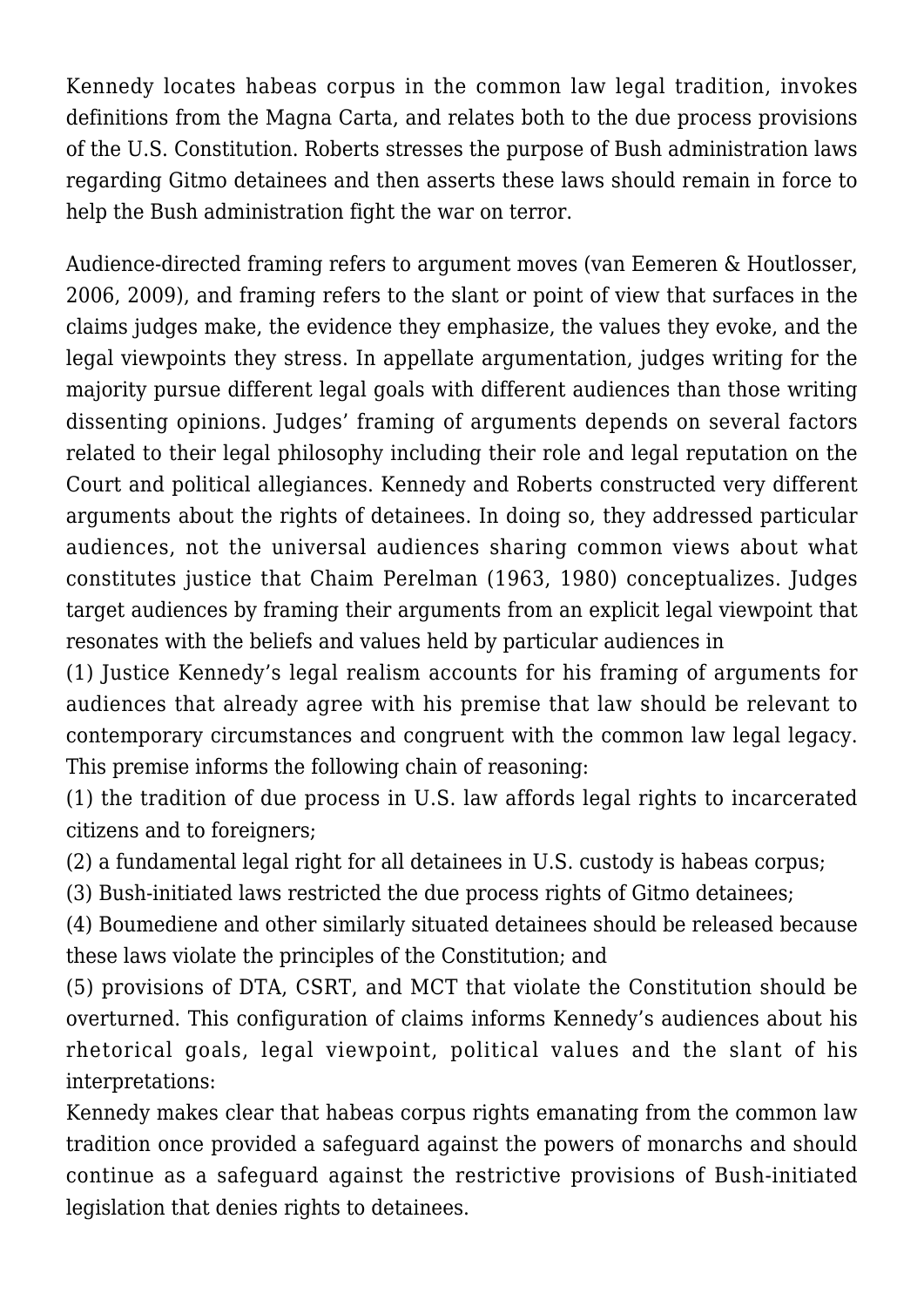(1) Justice Roberts' legal pragmatism informs his approach to questions about which structure of government should make laws during wartime – the Supreme Court or the Congress. The framing of his arguments likely resonates with the views of his conservative legal and political audiences because he valorizes the laws initiated by Bush and passed by the conservative Republican Congress after September 11, 2001. Roberts' framing is predictable since Bush appointed him in 2006 with the expectation he would represent the conservative agenda of the government. As expected, Roberts aligns his arguments directly with those of government attorneys in this way:

claiming that Kennedy and the majority unfortunately have ignored the will of the American people, "who today lose a bit more control over the conduct of this Nation's foreign policy to unelected, politically unaccountable judges" (p. 853).

Roberts refers to one recent appellate case, *Hamdi v. Rumsfeld* (2004), claiming it provides sufficient guidelines for hearing the legal cases of Gitmo detainees. Roberts leaves out key features of the precedent when he notes that at the time Congress passed the DTA, it provided for a military hearing that met all of the due process provisions outlined in the *Hamdi* decision and required the government to provide an evidential basis for classifying detainees as enemy combatants. In contrast, Justice Kennedy emphasizes that drawing this conclusion from *Hamdi* is flawed and inapplicable to *Boumediene* because this decision applies only to the due process rights of American citizens detained at Gitmo, not to foreigners or to habeas corpus. Nonetheless, Roberts stresses that *Hamdi* is a correct decision for addressing detainee rights and no other decision is needed. This defense of Hamdi probably is the best precedent he can find that reinforces the theme of his narrative: foreign detainees pose a threat to the United States and this threat justifies restrictions to their legal rights.

# *4. Conclusion*

This essay extends the strategic maneuvering theory of argumentation to account for the rhetorical features of appellate argumentation in common law legal systems. Although dialectical processes, such as advocacy and defense of interpretations of legal principles in appellate attorney briefs and oral arguments, aim to influence appellate judges to develop a consensus opinion, this outcome rarely occurs. Rather appellate judges create disparate judicial arguments with radically different interpretations of legal principles that reflect their individual goals with particular audiences. Judges writing for the majority create an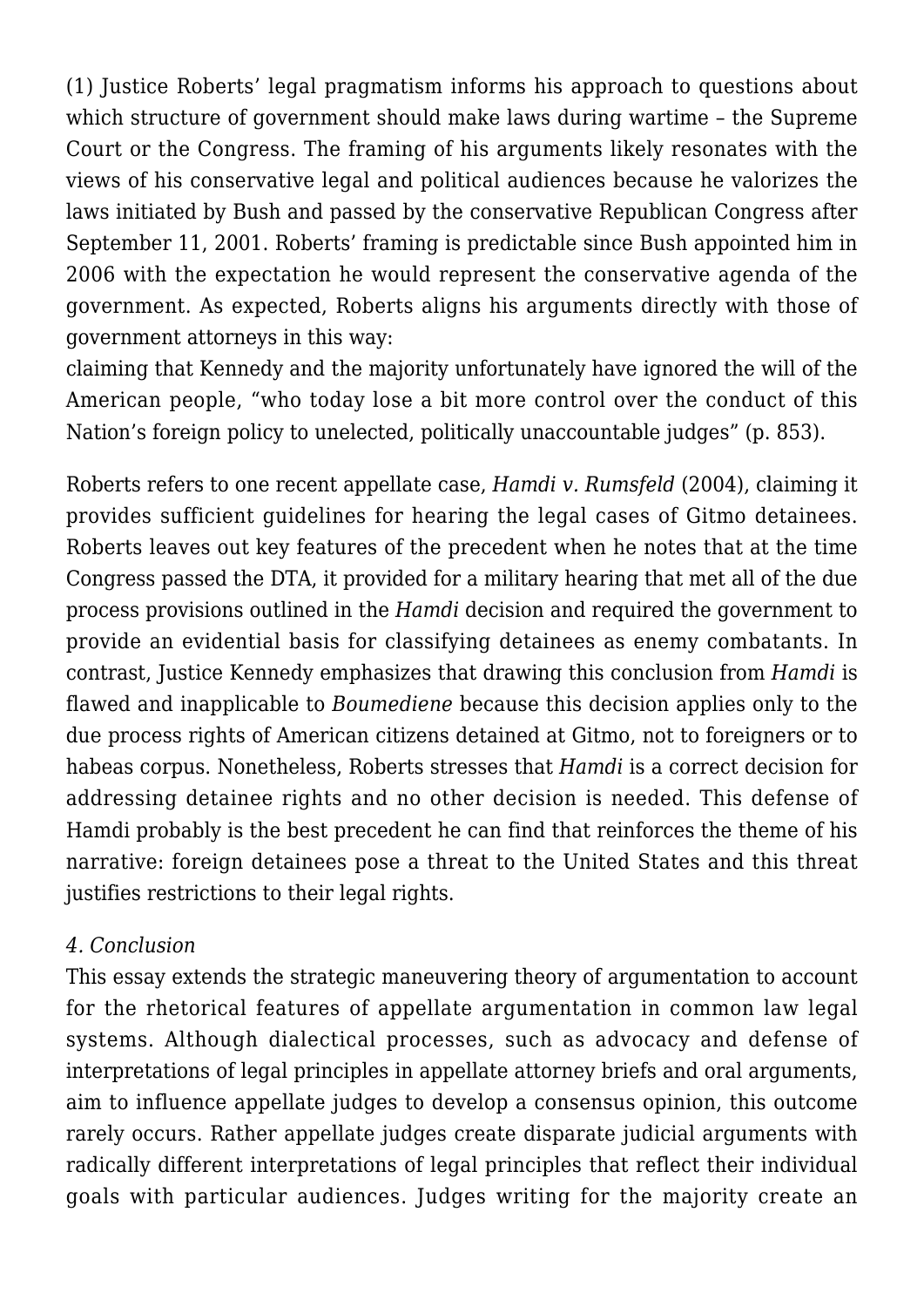interpretation of what the national law is at the same time judges writing for the minority promote arguments that fuel dissent in public and political forums. While appellate decisions reflect a majority vote, they rarely create legal or public consensus.

In appellate argumentation, rhetorical processes are in the foreground and dialectical processes are in the background. The argumentation of the majority and dissenting judicial opinions reflect judges' rhetorical choices in the way they define, frame, embellish , and reason from precedent. My analysis of *Boumediene* shows that appellate argumentation is an activity type that differs from adjudication. It consists of multiple discourses; the phases of critical discussion are not defined; the reasoning is intersubjective; judges pursue rhetorical goals related to particular legal, political and public audiences; and the final published argument continues public debate about a legal principle rather than creates a consensus agreement.

## REFERENCES

Boumediene v. Bush (2008) 553 U.S. 723.

*Guantanamo Detainee Cases* (2005). 355 F. Supp. 2d 443.

eemeren, F. H. van, & Houtlosser, P. (2002). Strategic maneuvering: Maintaining a delicate balance. In F. H. van Eemeren & P. Houtlosser (Eds.), *Dialectic and rhetoric. The warp and woof of argumentation analysis* (pp. 131-159). Dordrecht: Kluwer Academic.

Eemeren, F. H. van, & Houtlosser, P. (2006). Strategic maneuvering: A synthetic recapitulation. Argumentation, 20, 381-392.

Eemeren, F. H. van & Houtlosser, P. (2007). Kinship: The relationship between Johnstone's philosophical argument and the pragma-dialectic theory of argumentation, Philosophy and Rhetoric, 40(1), 51-70.

Eemeren, F. H. van & Houtlosser, P. (2009). Strategic maneuvering: Examining argumentation in context. In F. H. van Eemeren (Ed.), Examining argumentation in context: Fifteen studies of strategic maneuvering (pp. 2-23). Amsterdam: John Benjamins.

Feteris, E. T. (2008). Strategic maneuvering with the intention of the legislator in the justification of judicial decisions. Argumentation, 22, 335-353.